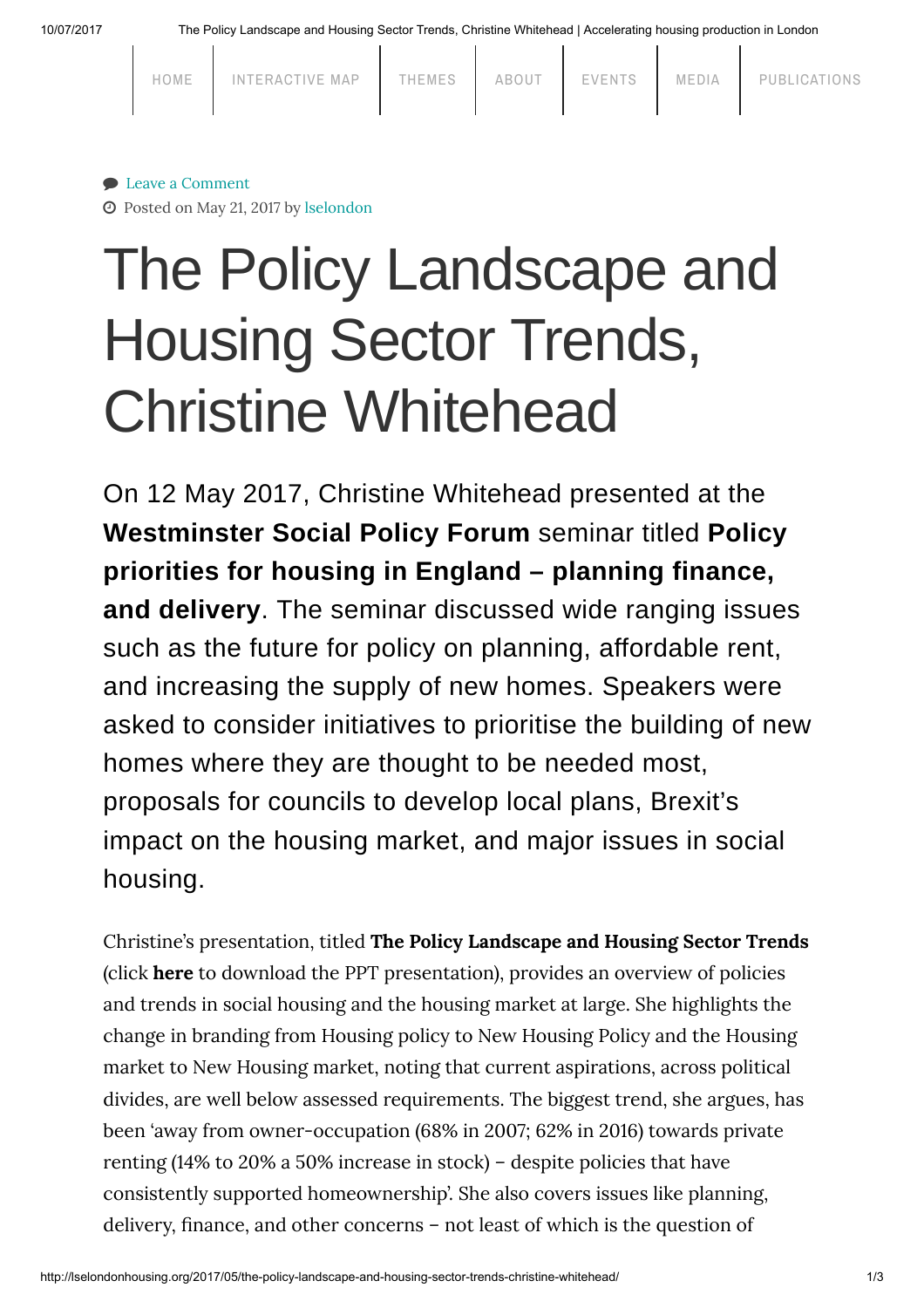.

concentrating on new build.

Click [here](http://lselondonhousing.org/wp-content/uploads/2017/05/westmisterThe-Policy-Landscape-and-Housing-Sector-Trends.pptx) to download the PPT presentation.

 $\equiv$  Category: [Events](http://lselondonhousing.org/category/events/), London [Housing](http://lselondonhousing.org/category/themes/london-housing-crisis/) Crisis, Planning [Certainty](http://lselondonhousing.org/category/themes/planning-certainty/), [Recent](http://lselondonhousing.org/category/recent-news/) News, [Seminars](http://lselondonhousing.org/category/events/seminars/), [Themes](http://lselondonhousing.org/category/themes/), [Uncategorized](http://lselondonhousing.org/category/uncategorized/)

← Making Sense of the Economic [Environment,](http://lselondonhousing.org/2017/05/making-sense-of-the-economic-environment-christine-whitehead/) Christine Whitehead 'Co-operate not speculate', -London [Co-operative](http://lselondonhousing.org/2017/05/co-operate-not-speculate-london-co-operative-housing-group/) Housing Group →

## <span id="page-1-0"></span>Leave a Reply

Your email address will not be published.

Required fields are marked

\*

Comment

### Name

\*

Email \*